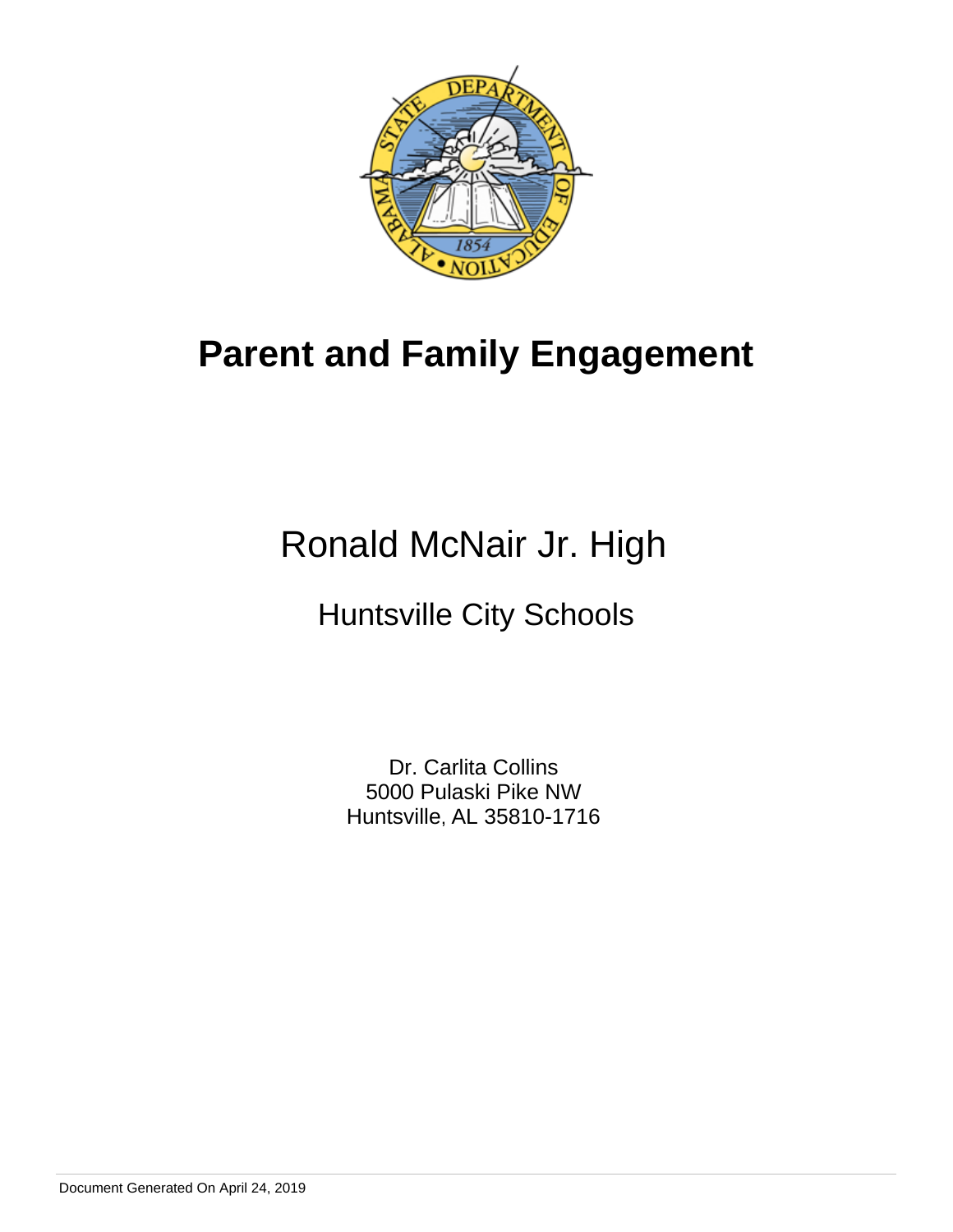### **TABLE OF CONTENTS**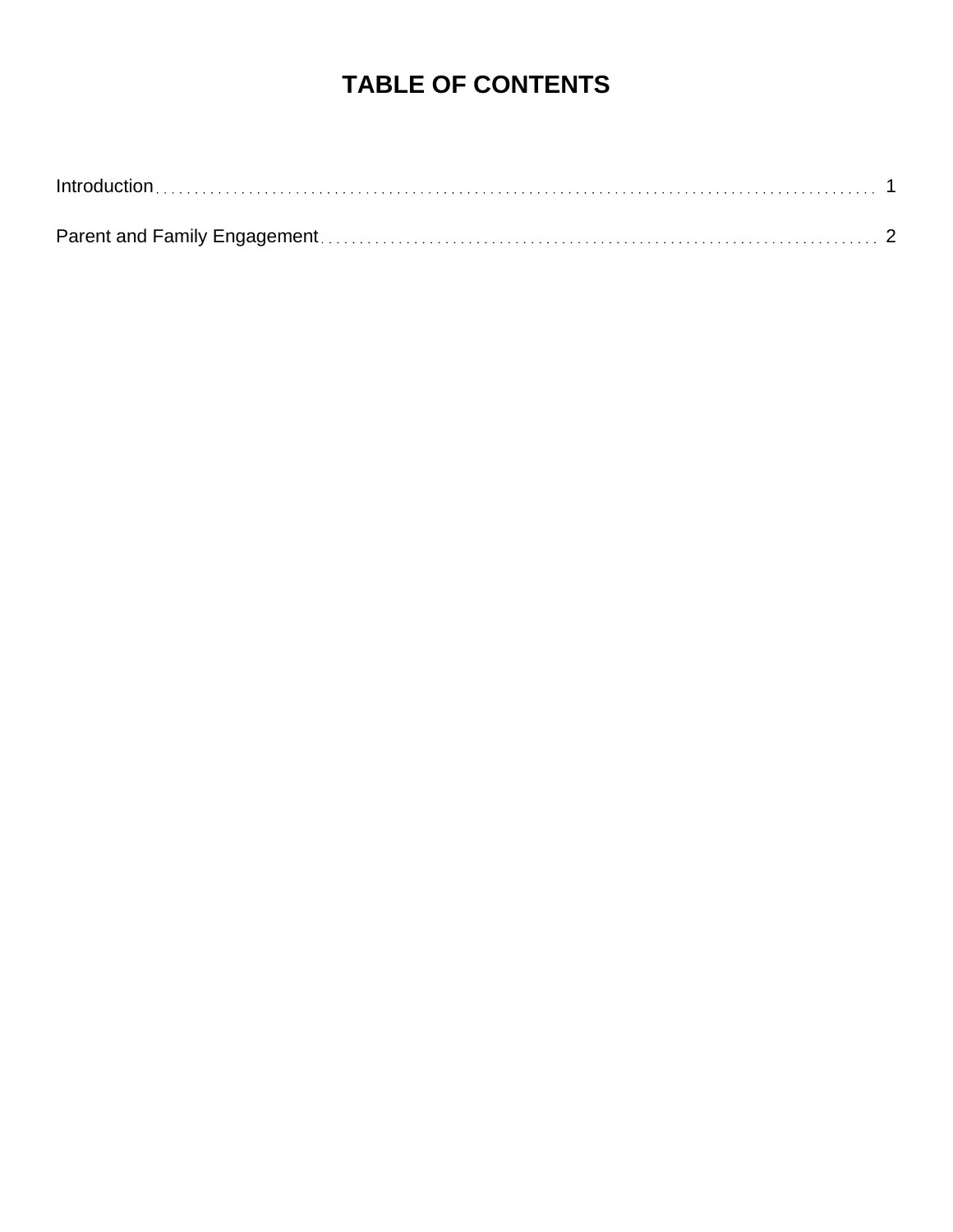### **Introduction**

<span id="page-2-0"></span>All Title I Schoolwide and Targeted Assistance Schools must complete the following diagnostics: the Stakeholder Feedback Diagnostic, the Parent and Family Engagement Diagnostic, the Coordination of Resource/Comprehensive Budget Diagnostic, and EITHER the Title I Targeted Assistance Diagnostic OR the Title I Schoolwide Diagnostic. Parent Survey must be done annually, but it can be done electronically or by paper.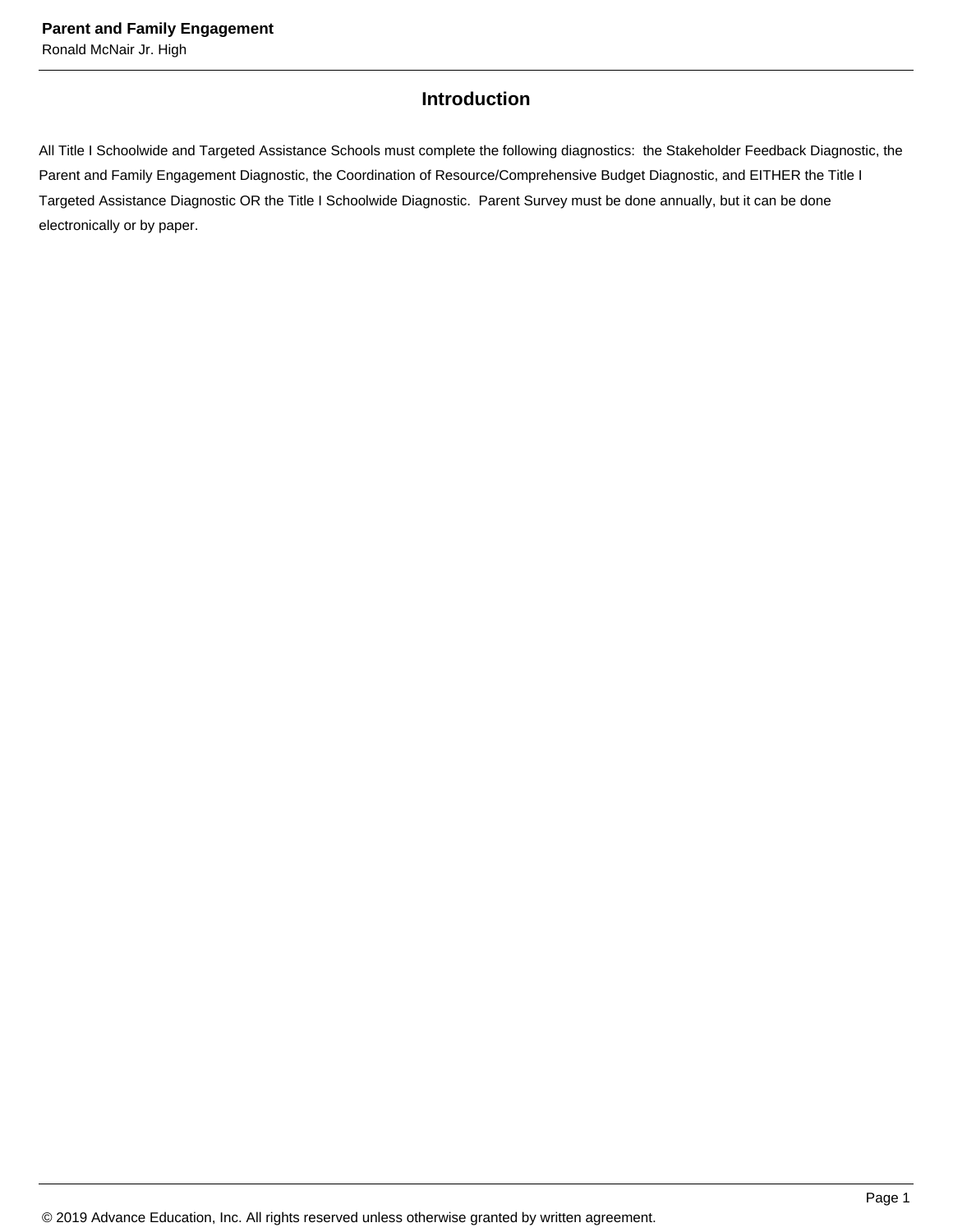#### **Parent and Family Engagement**

**Describe how the school will convene an annual meeting to inform parents of the school's participation in Title I and explain Title I requirements, including the 1% set-aside, and the right of parents involved. (Sec. 1116(c)(1))** 

The school will hold an annual Title I meeting. Topics that will be covered in the meeting include

a) School goals and progress b) Title I program c) Title I funds -Program funds -Parent Involvement and 1% set aside funds In addition, the following will be discussed: We will also discuss the HCS parent involvement policies. Title I parent involvement and engagement Title I school compacts Curriculum information How school staff can be contacted Classroom assignments

Yearly assessments

Opportunities to volunteer

Parents Rights to know the qualifications of teachers

How to submit a comment on the school-wide program when the school makes the plan available to the school district

**Describe: 1) How there will be a flexible number and format of parent meetings offered, such as meetings in the morning or evening, and may provide, with funds provided under this part, transportation, child care, or home visits, as such services relate to parental involvement; 2) How parents will be involved in the planning, review and improvement of the Title I Program (Note: State the school's process for how all Title I parents have the opportunity for involvement in decision-making.); and 3) How funds allocated for parent involvement are being used in the school. (Sec. 1116(c)(2)(3))** 

1)Parent meetings will be offered monthly. On the day that the meetings are held, two to three different times will be offered as well to make sure that as many parents as possible will have the opportunity to attend the meetings.

2)Parents will be invited to all Title I meetings throughout the school year

3)Parent involvement funds are allocated for the Parent Involvement Coordinator. The Parent Coordinator is in charge of planning meetings for parents and coordinating activities for parents.

**Describe how the school provides parents of participating children timely information in a uniform format and, to the extent practicable in a language they can understand, about programs under Title I, a description and explanation of the curriculum in** 

© 2019 Advance Education, Inc. All rights reserved unless otherwise granted by written agreement.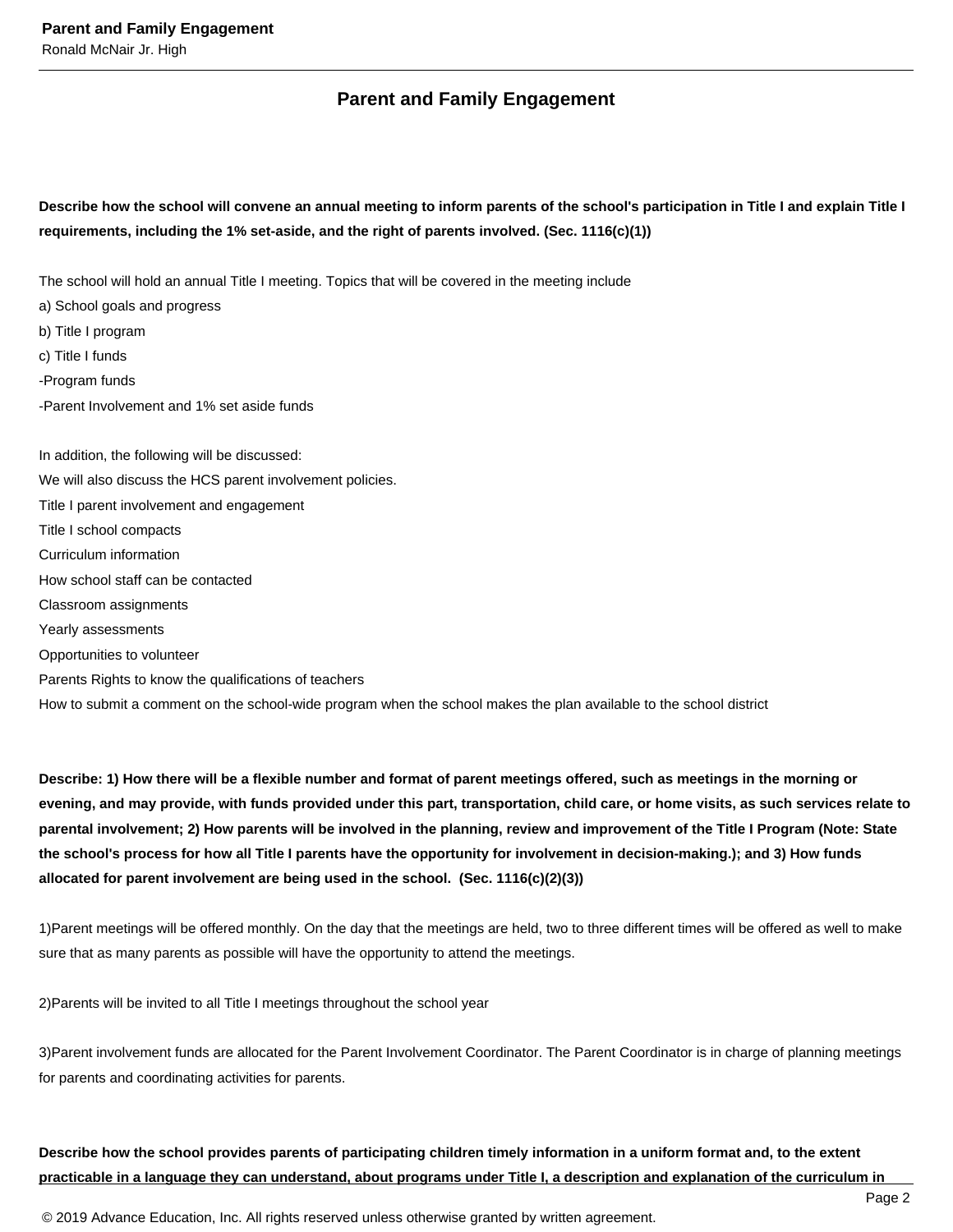**use, forms of academic assessments, and achievement expectations used, and, if requested by parents, opportunities for regular meetings to formulate suggestions and participate as appropriate in decisions related to the education of their children. (Sec. 1116(c)(4)(A)(B)(C))** 

All documents are sent home in the preferred language of the family. Documents that are included are: Home language survey, employment survey, Annual Title I meeting information, progress reports, assessment reports, report cards, and any other documents that are deemed necessary for translation.

**Describe how parents, the school staff, and students share responsibility for improved student academic achievement for participating students (How the School-Parent Compact is jointly developed with Title I parents; how it is used, reviewed, and updated). (Sec.1116(d))** 

The compact was developed with parents and teachers collaboratively identifying important aspects for improving student success.

The parent compact is posted on the website and a copy is sent home with students at the beginning of the school year. Students are to return the form signed by their parent or guardian. We also plan to send home the compacts with report cards.

### **Describe procedures to allow parents to submit comments of dissatisfaction with the Continuous Improvement Plan. (Sec. 1116(c)(5))**

The parents are involved in the design of the schoolwide plan by being invited to participate in the CIP reviews throughout the school year. Parents are extended an invitation to attend an informational meeting, which focuses on familiarizing parents with the McNair Junior High Title I programs, procedures, and activities.

Parents are encouraged to make suggestions and inquiries regarding Title I programs. Parents are encouraged to contact the school whenever they have concerns or questions regarding the continuous improvement plan. Parents should submit their concerns in writing to the school administration or the advisory committee. The committee mus respond to the parent within five days of receipt. If the parent is not satisfied, the concern may be presented to the district level representative, and if necessary the state department of education.

**Describe how the school will build capacity for parental involvement including how parents will be encouraged to become equal partners in the education of their children? (See ESSA Sec. 1116, requirements for building capacity and parental and family engagement).** 

**To ensure effective involvement of parents and to support a partnership among the school, parents, and the community to improve student academic achievement, our school:** 

**Shall provide materials and training to help parents to work with their children to improve their children's achievement, such as literacy training and using technology, as appropriate, to foster parental involvement. (Describe)** 

Parents will be involved in the implementation of the schoolwide plan throughout the school year. Ms. Joyce Andersen, as parent coordinator,

© 2019 Advance Education, Inc. All rights reserved unless otherwise granted by written agreement.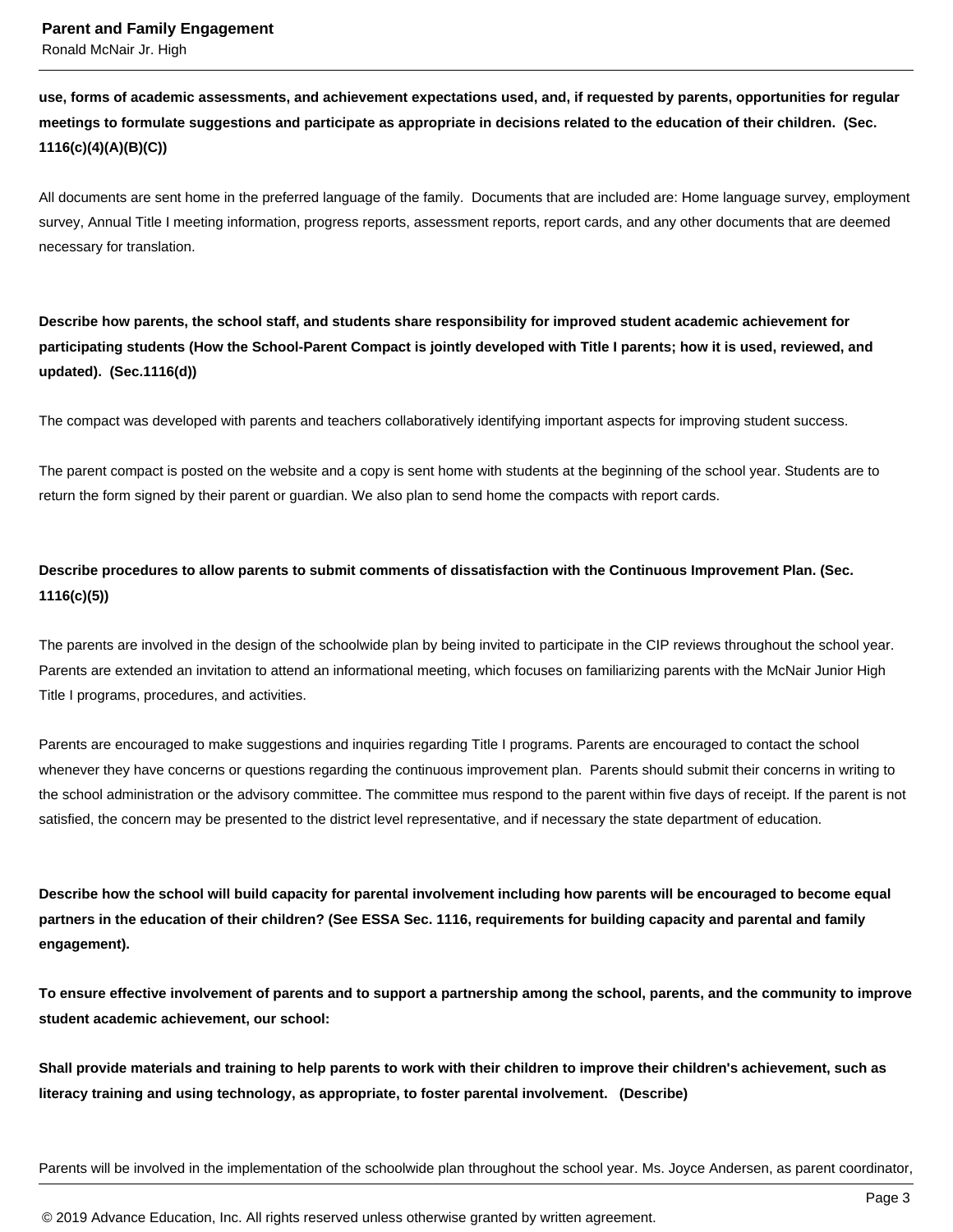Ronald McNair Jr. High

will assist the school with the implementation of strategies to increase parent involvement. Parents will help us communicate important information to other parents and other community stake-holders.

**Describe how the school will build capacity for parental involvement including how parents will be encouraged to become equal partners in the education of their children? (See ESSA Sec. 1116, requirements for building capacity in parental involvement.)** 

**To ensure effective involvement of parents and to support a partnership among the school, parents, and the community to improve student academic achievement, our school:** 

**Shall educate teachers, office personnel, and other school staff, with the assistance of parents, in the value and utility of contributions of parents, and in how to reach out to, communicate with, and work with parents as equal partners, implement and coordinate parent programs, and build ties between parents and the school. (Describe)** 

Faculty and staff members are encouraged facilitate parental involvement. During one-to-one meetings, members of the faculty and staff will discuss approaches that parents can use as they support their children's education. These conversations will be followed-up with meetings with parents to discuss the observed progress of their children.

**Describe how the school will build capacity for parental involvement including how parents will be encouraged to become equal partners in the education of their children? (See ESSA Sec 1116, requirements for building capacity in parental involvement.)** 

**To ensure effective involvement of parents and to support a partnership among the school, parents, and the community to improve student academic achievement, our school:** 

**Shall to the extent feasible and appropriate, coordinate and integrate parent involvement programs and activities with other federal programs, and conduct other activities, such as parent resource centers, that encourage and support parents in more fully participating in the education of their children.(Describe)** 

A parent compact, signifying the parents' commitment to working as partners with the school and their child is signed each year. The principal, teacher, parent and student each have expectations listed and agree to uphold these expectations by placing their signatures on the compact. The compacts are maintained in the teachers' classroom for easy accessibility. The compacts are discussed with teachers, and they can use them during parent-teacher conferences. Revisions may be made to the compact during parent conference. Parents may make comments and/or suggestions to the principal for curriculum specialist regarding the compacts.

**Describe how the school will build capacity for parental involvement including how parents will be encouraged to become equal partners in the education of their children? (See ESSA Sec. 1116, requirements for building capacity in parental involvement.)** 

**To ensure effective involvement of parents and to support a partnership among the school, parents, and the community to improve student academic achievement, our school:** 

**Shall ensure that information related to school and parent programs, meetings, and other activities is sent to the parents of**